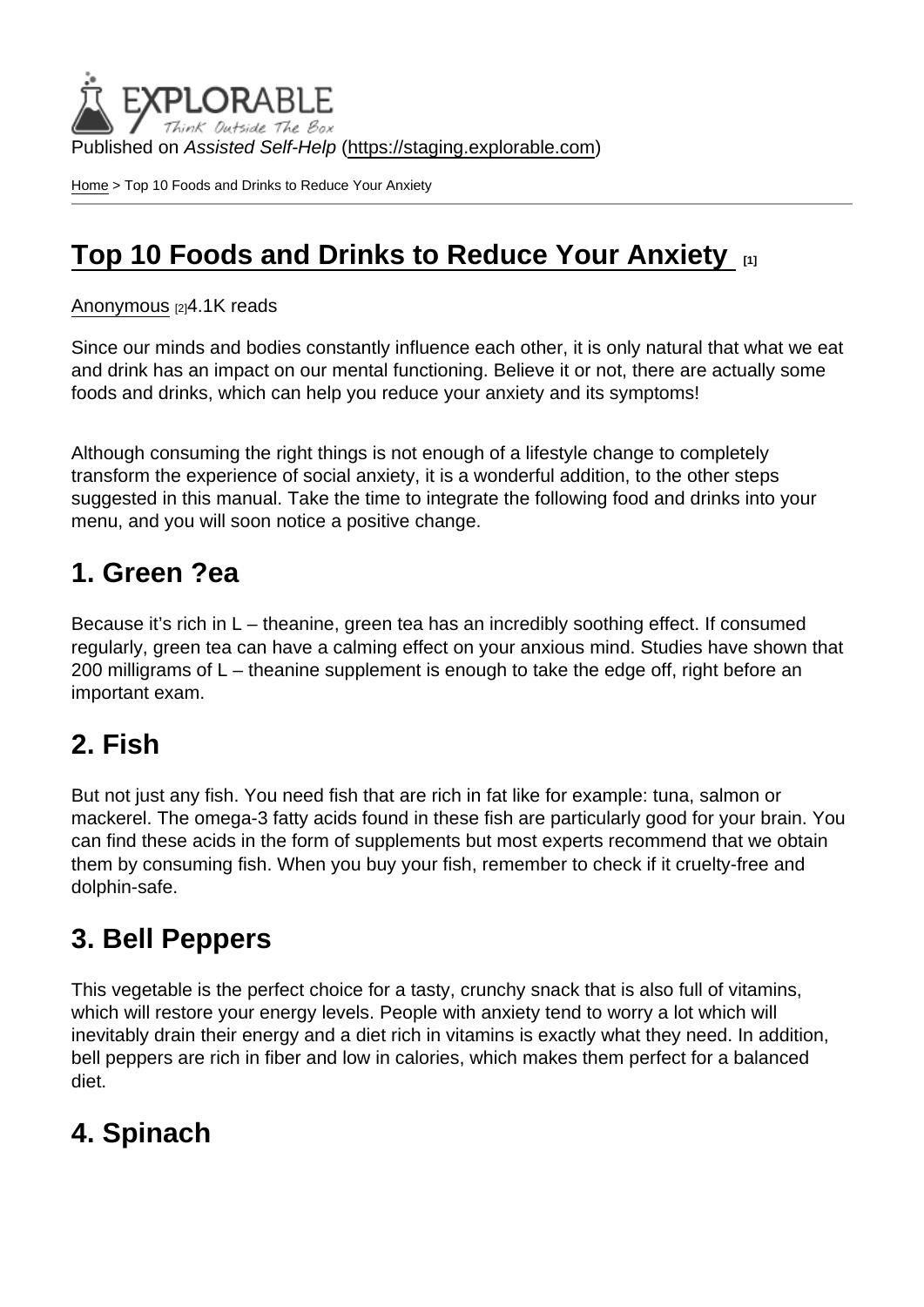Anxiety and negative emotions cause a rapid decrease in vitamin C. Spinach is rich in vitamin A, C and K, which makes it a perfect food for people who struggle with social anxiety. Many experts recommend we eat raw spinach in order to fully benefit from its nutritional value. For instance, when making a salad, replace lettuce with spinach.

# **5. Blueberries**

Blueberries are much more than just delicious fruits. Many nutritionists consider them a superfood. Blueberries are rich in vitamins and phytonutrients, with a variety of antioxidants that are thought to have a positive effect on anxiety disorders. They make a perfect snack to be consumed between meals.

# **6. Eggs**

In order to function at full capacity, your brain needs B vitamins. A lack of vitamin B can cause irritability, confusion and symptoms similar to those of anxiety. Make sure to include foods that rich in vitamin B in your diet. Pork, beef and eggs are an excellent source of vitamin B. Besides, eggs have a high concentration of choline, a vitamin crucial to your brain's health. As a warning, do not eat too many eggs, otherwise you could end up having liver problems. When you buy your meat and eggs, make sure they have come from free-range animals.

# **7. Asparagus**

Besides being a great source of antioxidants, asparagus is also rich in tryptophan. This amino acid stimulates the production of serotonin, a hormone that prevents symptoms of anxiety and depression from occuring. Furthermore, according to specialists, serotonin deficiency is the leading cause of panic attacks. When released in the brain, serotonin molecules place themselves in the synaptic cleft, making it harder for electrical impulses to pass from one neuron to another. Under the influence of this hormone, the person becomes calm and relaxed.

# **8. Carrots**

This vegetable is rich in beta-carotene, an antioxidant that strengthens the body and boosts the immune system. They say a healthy body leads to a healthy mind and carrots are clearly a great way to maintain your physical wellbeing. If you're craving a crunchy snack, choose raw carrots instead of chips, crackers or any other junk food.

# **9. Chocolate**

Dark chocolate, the kind without milk or sugar, is also an excellent food for those who struggle with anxiety. Chocolate reduces cortisol, a stress hormone that can increase the symptoms of anxiety. You can eat one or two tablets a day, preferably in the morning.